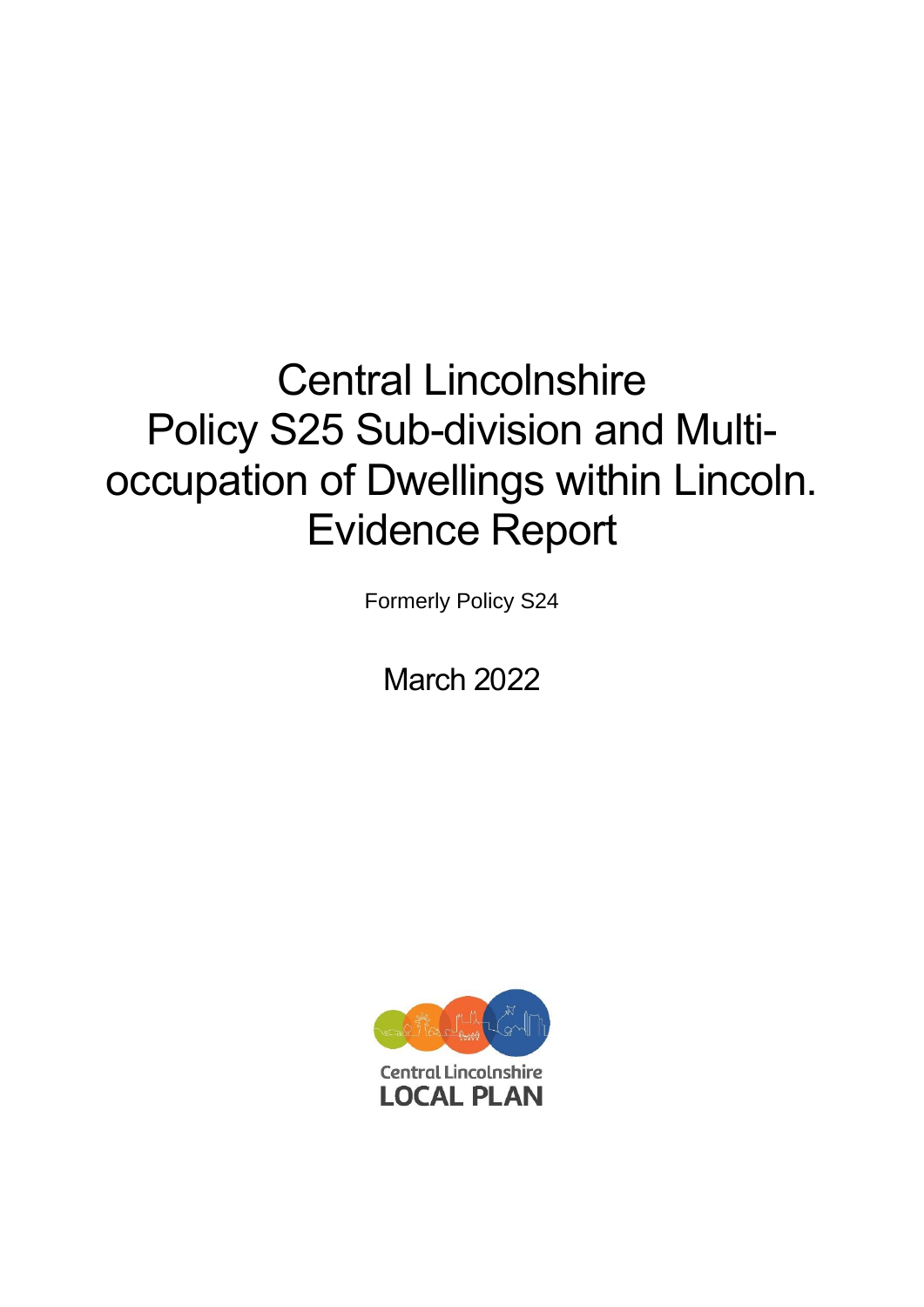# **Contents**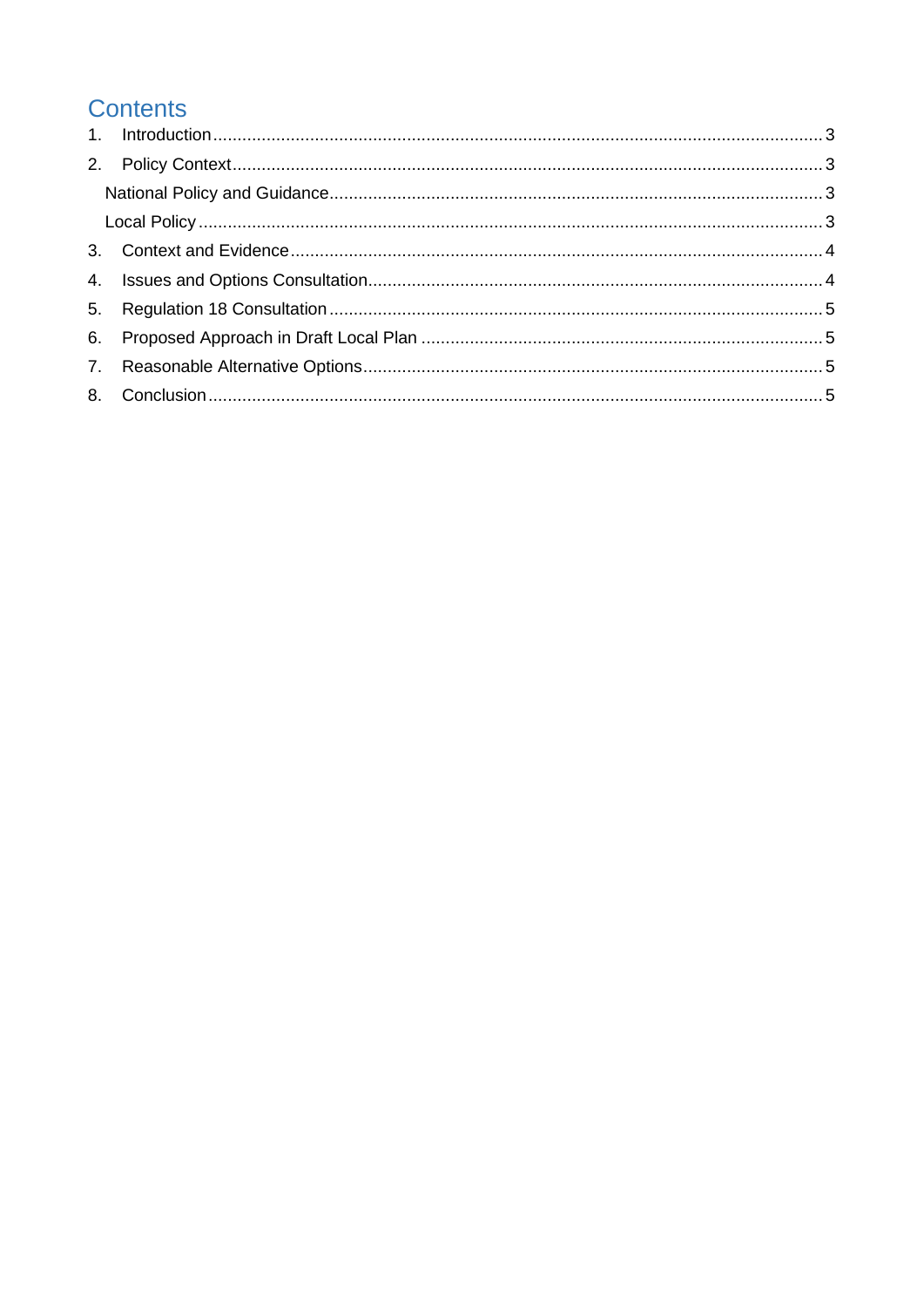#### <span id="page-2-0"></span>1. Introduction

- 1.1. The Central Lincolnshire Local Plan is being updated since the first Local Plan for Central Lincolnshire, an area covering the districts of City of Lincoln, North Kesteven and West Lindsey, was adopted in April 2017.
- 1.2. This Evidence Report (which is one of a collection) provides background information and justification for Policy S25 for the sub-division and multi-occupation of dwellings within Lincoln. It seeks to ensure the acceptable conversion or change of use of an existing dwelling or building in another use to self-contained flats or shared accommodation within the city.

# <span id="page-2-1"></span>2. Policy Context

#### National Policy and Guidance

- <span id="page-2-2"></span>2.1. Since the Central Lincolnshire Plan was adopted the National Planning Policy Framework (NPPF) was updated in July 2018 with subsequent additional changes being published in February 2019 and a further update in July 2021.
- 2.2. Section 2 of the NPPF states that the purpose of the planning system is to contribute to the achievement of sustainable development with three overarching objectives. The 'social objective' stating that the planning system should:

"…*support strong, vibrant and healthy communities, by ensuring that a sufficient number and range of homes can be provided to meet the needs of the present and future generations; and by fostering well-designed, beautiful and safe places, with accessible services and open spaces that reflect current and future needs and support communities' health, social and cultural well-being*…"

2.3. In delivering a sufficient supply of homes, paragraph 62 states that:

"*Within this context, the size, type and tenure of housing needed for different groups in the community should be assessed and reflected in planning policies (including, but not limited to, those who require affordable housing, families with children, older people, students, people with disabilities, service families, travellers, people who rent their homes and people wishing to commission or build their own homes)*"

with the aim of contributing to the objective of creating "mixed and balanced communities." (paragraph 63b)

- 2.4. The Planning Practice Guidance (PPG) was first introduced in 2014 which offers 'live' government guidance. The PPG provides guidance to help in the implementation of policy in the NPPF.
- 2.5. The PPG provides advice on addressing the need for different types of housing and how the private rented sector and student housing needs can be assessed.

#### Local Policy

<span id="page-2-3"></span>2.6. The adopted Local Plan contains policy LP37 which seeks to ensure that the housing needs of those seeking subdivided and multi-occupancy accommodation are met appropriately. The policy provides criteria for the provision of purpose-built accommodation and the sensitive conversion of buildings whilst protecting the amenity of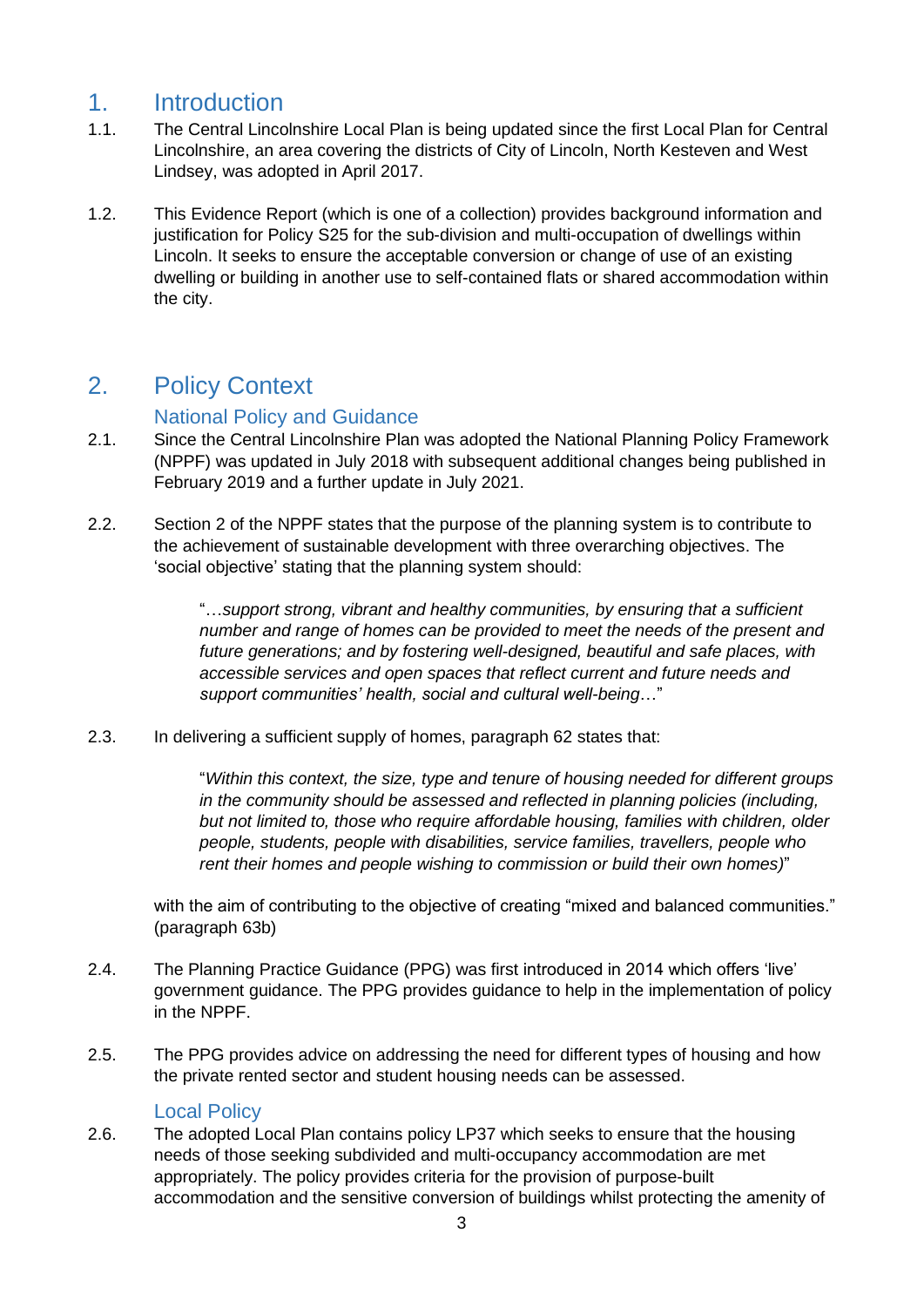the occupiers of those properties and of their neighbours and maintaining balanced communities.

## <span id="page-3-0"></span>3. Context and Evidence

- 3.1. Lincoln's population has grown considerably in recent decades including increases in students and migrant workers and shared accommodation is often the preferred choice for many, for a variety of reasons. Whilst such accommodation does meet a particular housing need, it can cause difficulties where there is a high concentration in a particular area.
- 3.2. Problems have occurred where there is a concentration of dwellings with a rapid turnover of residents or a concentration of converted dwellings in an established residential area. This has caused issues such as an increase in parking pressures, an increase in antisocial behaviour and crime levels and creating an imbalance in the neighbourhood. These problems are particularly acute in densely populated areas and where properties share party walls. The rental yields that can be realised on shared accommodation can also put pressure on the ability of individual families or households to compete in the local housing market.
- 3.3. In an effort to manage the impacts of shared accommodation, the City of Lincoln Council has made an Article 4 direction to remove permitted development rights relating to houses in multiple occupation. Planning permission is therefore required for development comprising a change of use from a traditional dwelling house (Use Class C3) to a house in multiple occupation for between 3 and 6 unrelated people (Use Class C4). The Houses in Multiple Occupation Supplementary Planning Document (SPD) outlines how the Council implements the Article 4 direction and manages the development of houses in multiple occupation by setting out criteria that will be used in the determination of any planning application for the development of these properties within the City's administrative boundary.
- 3.4. The needs of those requiring subdivided or multi-occupancy living can also be met through the development of purpose built accommodation which increases choice for those people and eases the pressure on existing residential areas.

#### <span id="page-3-1"></span>4. Issues and Options Consultation

- 4.1. The Issues and Options Consultation identified the existing policy LP37:Sub-division and multi-occupation of dwellings within Lincoln as a policy not intended to be changed.
- 4.2. Most respondents supported this general approach and made no specific reference to this particular policy. However, the Environment Agency did comment on the potential danger within Flood Zone 3 areas of the use of ground floor multi-occupation rooms as bedrooms and that whilst this has been managed so far, they felt that for clarification, this should be made explicit in policy wording.